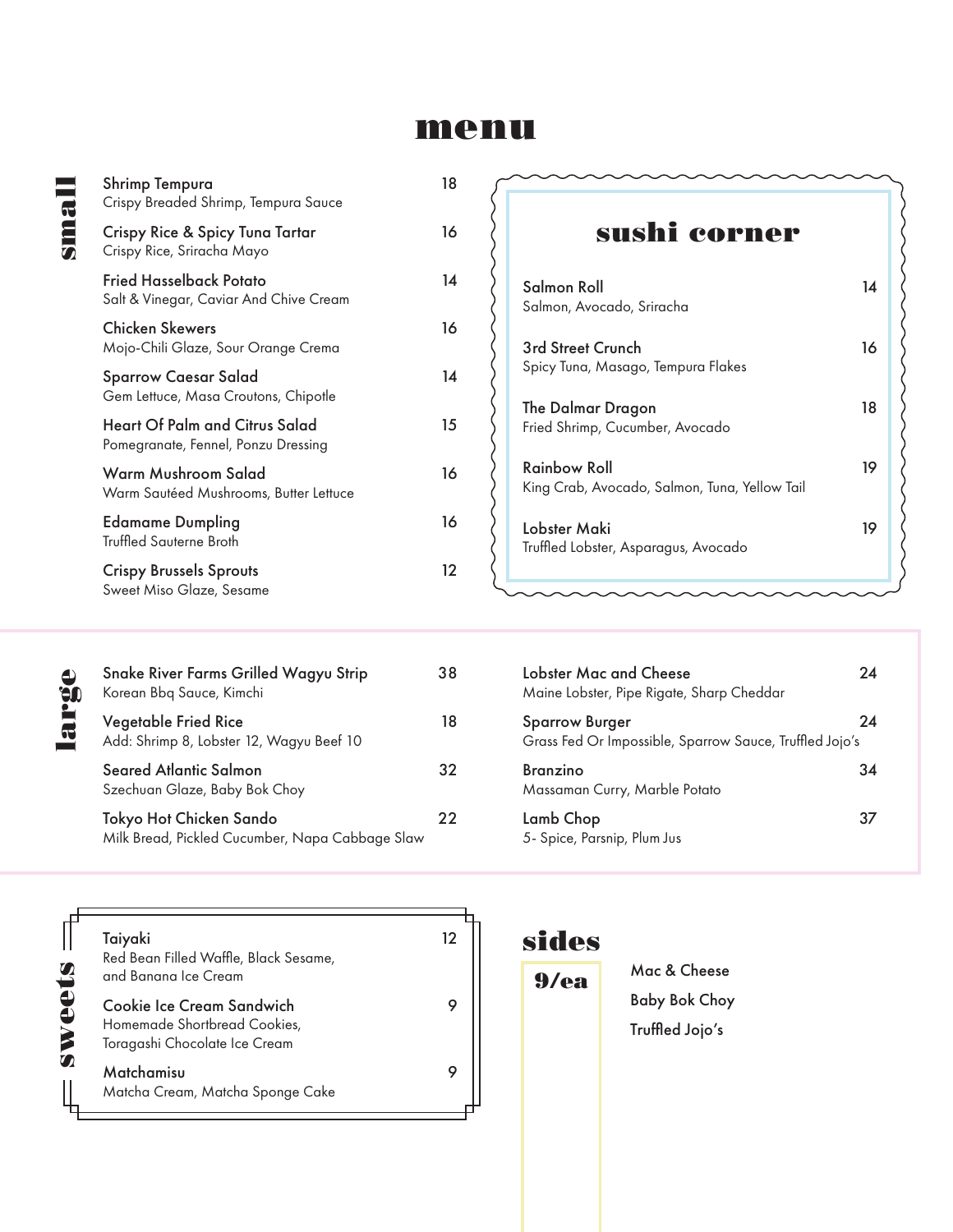# cruise control

*Easy drinking, tropically influenced riffs on classic cocktails*



#### RED

Plymouth Gin, Capalletti, Giffard Pamplemousse, Watermelon, Lime, Tajin 14



# PIÑA COLADA

Sandeman Armada Sherry, Coconut Cream, Pineapple Juice, Nutmeg 16



TOKI-O LOOP Suntory Toki Japanese Whiskey, Coconut, Citrus 15



CELESTIAL GLOW Barr Hill Gin, Passion Fruit, Lime, Jasmine, Vanilla, Sparkling Wine 15



#### ARE YOU JEALOUS Absolute Elyx Vodka, Junmai Sake, Cucumber, Lime, Coconut 17



#### PASSION NO.5 Green Tea Ketel One Vodka, Chinola Passion Fruit, Lillet Blanc, Lime Juice, Seltzer, Black Salt 16



#### MODERN GAYSHA Sho Chiku Bai Nigori Sake, Kleo's Mastiha,

Yuzu, Pineapple 15



#### LET'S GET INCREDIBLE

Espolón Tequila, Salted Grapefruit Cordial, Rhubarb, Lemon Juice, Seltzer, Black Salt 13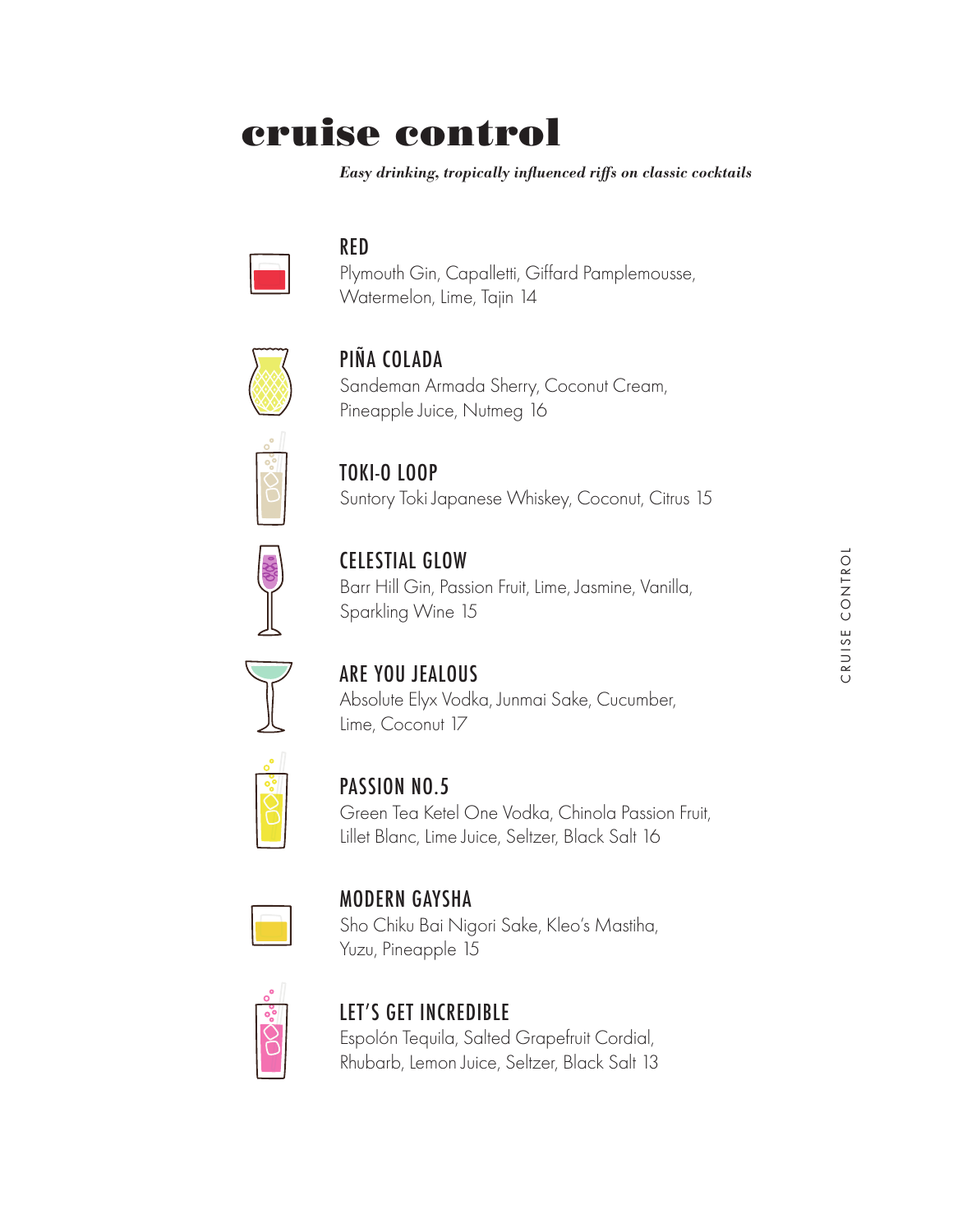## adventurous

*Layered flavor profiles, more daring ingredients, luxe take on tropical-tiki*



#### A1A

"The Dalmar" Patron Reposado, Lustau Sherry, Celery, Lime, Jalapeño, Salt 15



# TAI'D & TRUE

Plantation 5yr Rum, Hamilton Gold Rum, Vejus Blanc, Lustau Sherry, Giffard Passion Fruit 15



#### POOL BOI

Avua Prata Cachaca, Singani 63, Lime Juice, Giffard Blue Curacao 15



#### GREEN SHOGUN Pierre Ferrand 1er Cru de Cognac, Ford's Gin, Green Chartuse, Cocoa, Matcha, Pineapple Juice 17



#### LIGHT KILLER

Glenlevit Founder's Reserve Scotch, Giffard Apricot, Cacao, Cardamom 16



#### "ME OH MY"

Smooth Ambler Bourbon, Italicus Rosolio di Bergamot, Giffard Framboise, Calamansi Honey, Yuzu, Tonic, Sage 16



#### MIDNIGHT CHILD

Diplomatico Rum, PX Sherry, Espresso, Dark Chocolate 15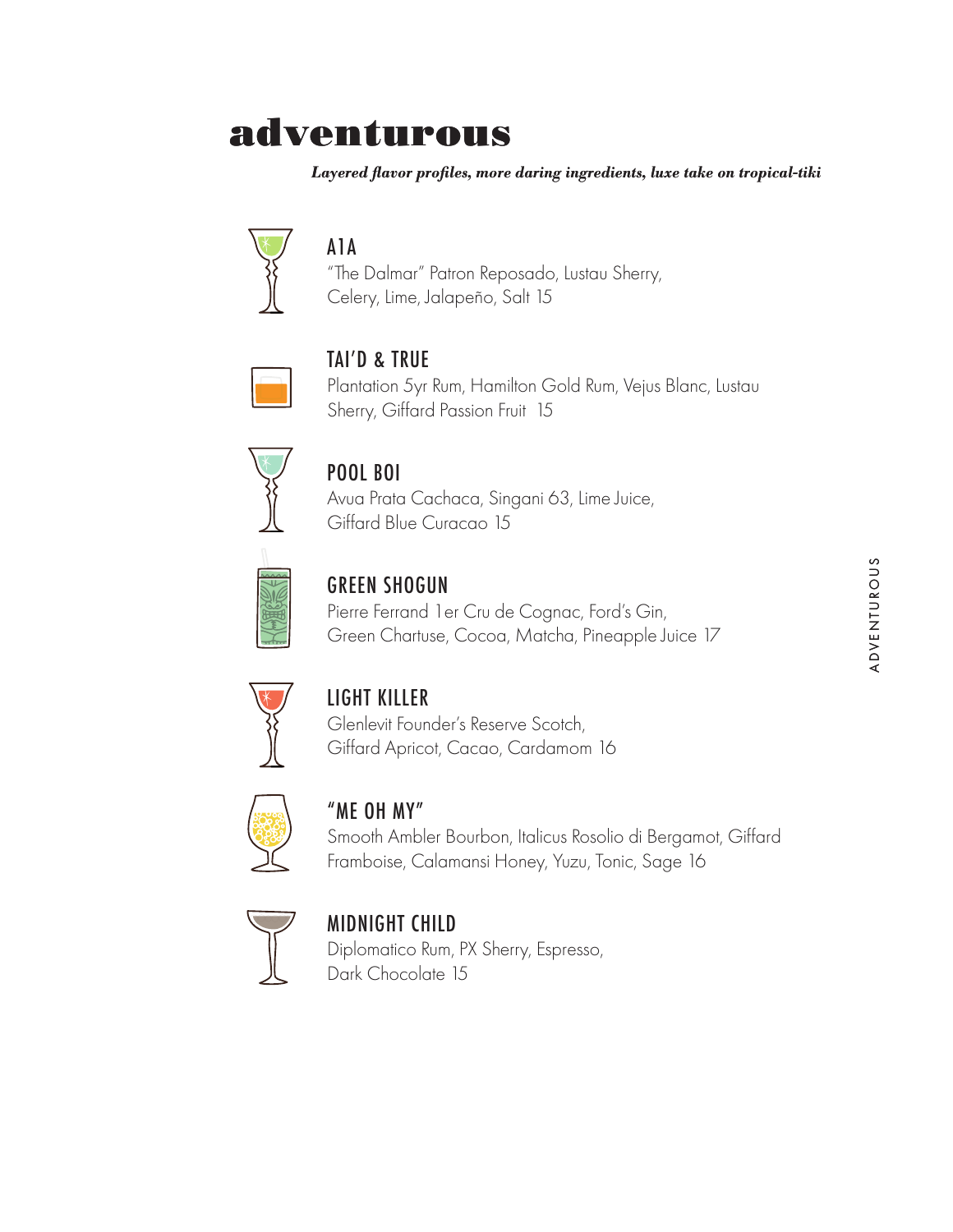# group format

*Cocktails for sharing, finished on cart tableside*



#### MIXTAPE PUNCH

Havana Club Añejo 3 Year & Appleton's Reserve Rums, Strawberry, Campari, Mixed Citrus Oleo, Sparkling Wine 150 serves 8-10



### PSYCHIC VISIONS PUNCH

Lustau Manzanilla Sherry, Lillet Rosé, Don Julio Blanco Tequila, Hibiscus, Watermelon & Lime Juices, Pamplemousse 64 serves 2-4



### THREE, TWO CANS

Rhum J.M. VO, Singani 63, Batavea Arrack, Guava, Honey, Fresh Citrus Juices 85 serves 4-6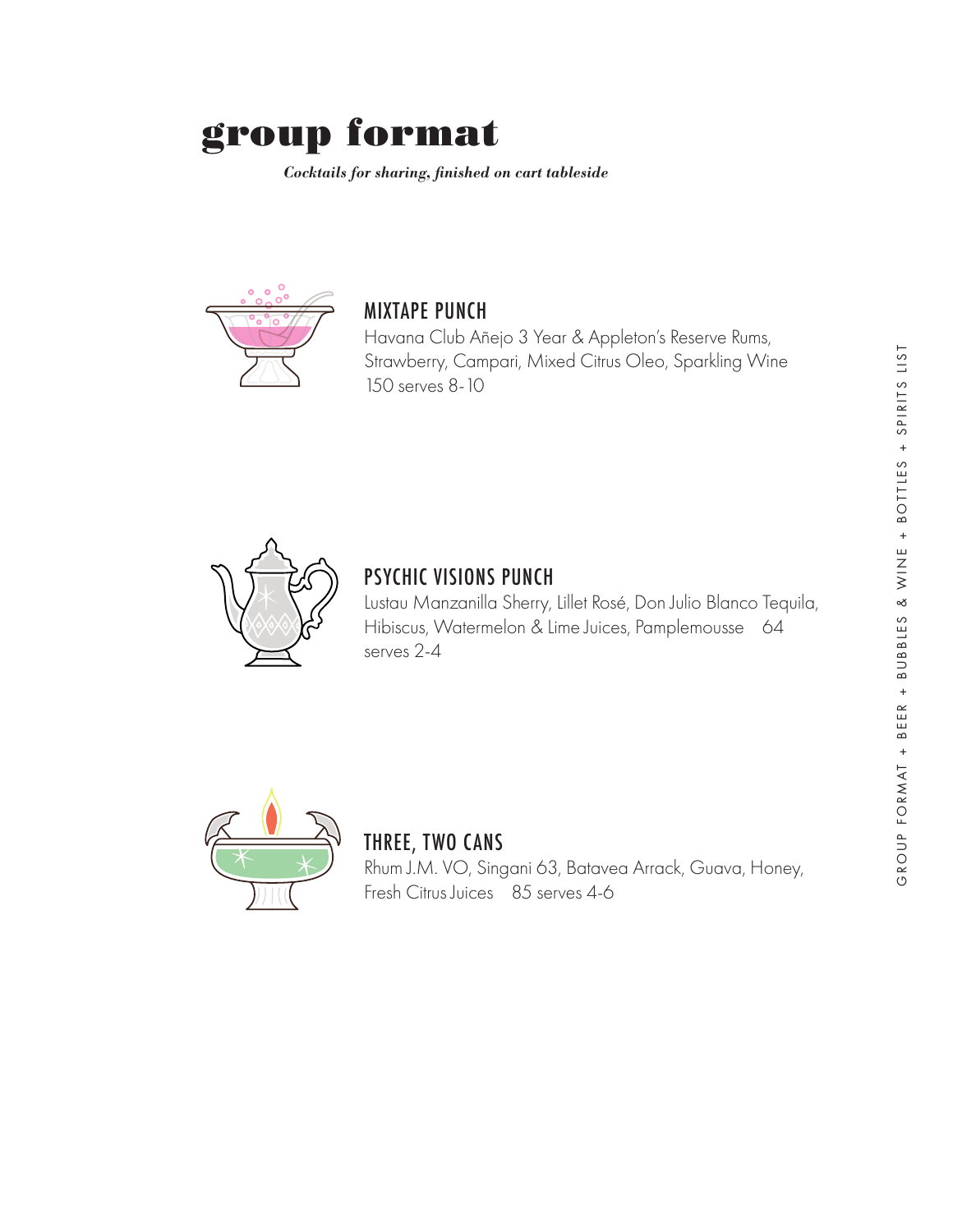

#### HAVANA LAGER

Concrete Beach, Miami, Florida 7

#### ABITA, STRAWBERRY LAGER

New Orleans, Louisana 7

#### AMERICAN ALE, LAGUNITAS A LITTLE SUMPIN' SUMPIN'

Petaluma California 7

#### HAZY PALE ALE, MATHEWS HOPPY JUICE BOMB

Lake Worth, Florida 7

#### RADLER, STIEGL

Salzburg, Austria 7

## BELGIUM WHITE, CIGAR CITY FLORIDA CRACKER

Tampa, Florida 7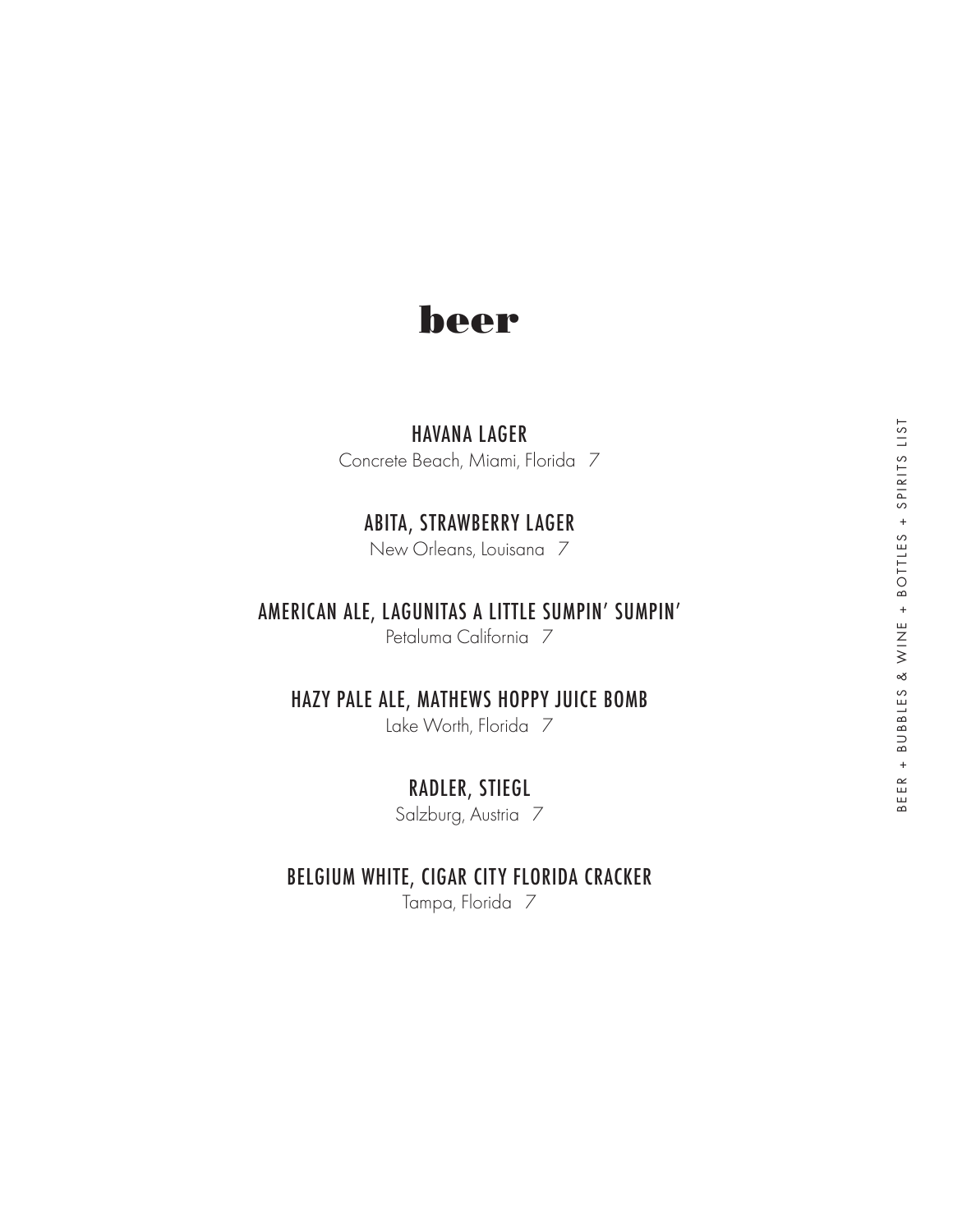## bubbles & wine

#### BUBBLES

Prosecco, Avissi, IT 11 / 44 Crémant, May Georges, Loire Valley, FR 14 /56 Champagne, Veuve Clicquot, FR 26 / 130 Champagne, Taittinger Rosé, FR 28 / 140

#### **WHITE**

Pinot Grigio, Masi Agricola, Veneto, IT 12 / 48 Sancerre, Domaine Fouriner, Loire Valley, FR 16 / 64 White Blend, Big Salt, Umpqua Valley, OR 13 / 52 Chardonnay, Hanzelle "Sebella", Sonoma, CA 16 / 64

#### ROSÉ

Blend, Channé, Cotes de Provence, FR 12 / 48 Blend, Whispering Angel, Coted de Provence, FR 15 / 60

#### RED

Pinot Noir, Flowers, Sonoma Coast, CA 15 / 60 Grenache, Breca, Calatayud, SP 12 / 48 Cabernet Sauvignon, Unshackled by Prisoner Wine Co., CA 15 / 60 Cabernet Franc, Domaine de Pallus, Chinon, Loire Valley, FR 14 / 56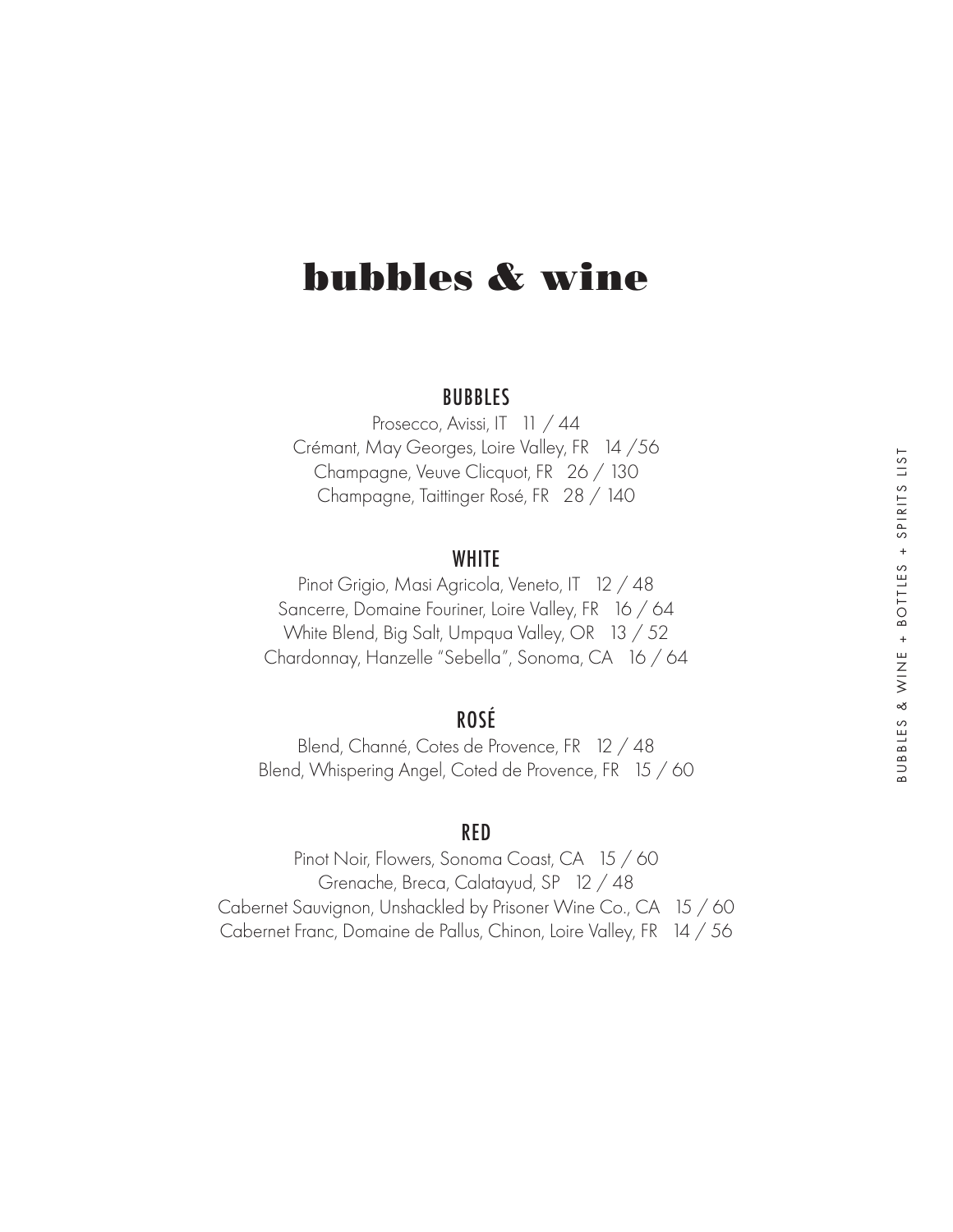# bottle service

#### CHAMPAGNE

| Dom Perignon 2008   Epernay   FR                 | 420 |
|--------------------------------------------------|-----|
| Krug   Grand Cuvée   Reims   FR                  | 450 |
| Krug   Rosé   Reims   FR (375 mL)                | 200 |
| Louis Roederer   Brut Nature   Reims   FR        | 150 |
| Moët   Epernay   FR                              | 125 |
| Moët   Ice Imperial   Epernay   FR               | 150 |
| Moët   Ice Imperial Rosé   Épernay   FR          | 160 |
| Palmer & Co.   Reims   FR                        | 90  |
| Perrier-Jouët   Épernay   FR                     | 140 |
| Perrier-Jouët 2012   Belle Epoque   Épernay   FR | 340 |
| Taittinger   Prestige Rosé   Reims   FR          | 140 |
| Veuve Clicquot   Yellow Label   Reims   FR       | 130 |
| Veuve Clicquot 2008   La Grand Dame   Reims   FR | 350 |

#### MAGNUM 1.5L

| Billecart-Salmon   Reims   FR          | - 275 |
|----------------------------------------|-------|
| Dom Perignon 2008   Epernay   FR       | 1500  |
| Laurent-Perrier   Tour-Sur-Marine   FR | 1/5   |

#### VODKA

| Absolut Elyx | 300 |
|--------------|-----|
| Belvedere    | 300 |
| Grey Goose   | 300 |
| Ketel One    | 250 |
| Tito's       | 250 |

#### GIN

| Barr Hill              | 275 |
|------------------------|-----|
| <b>Bombay Sapphire</b> | 250 |
| Hendricks              | 300 |
| Monkey 47              | 350 |
| Tanqueray              | 250 |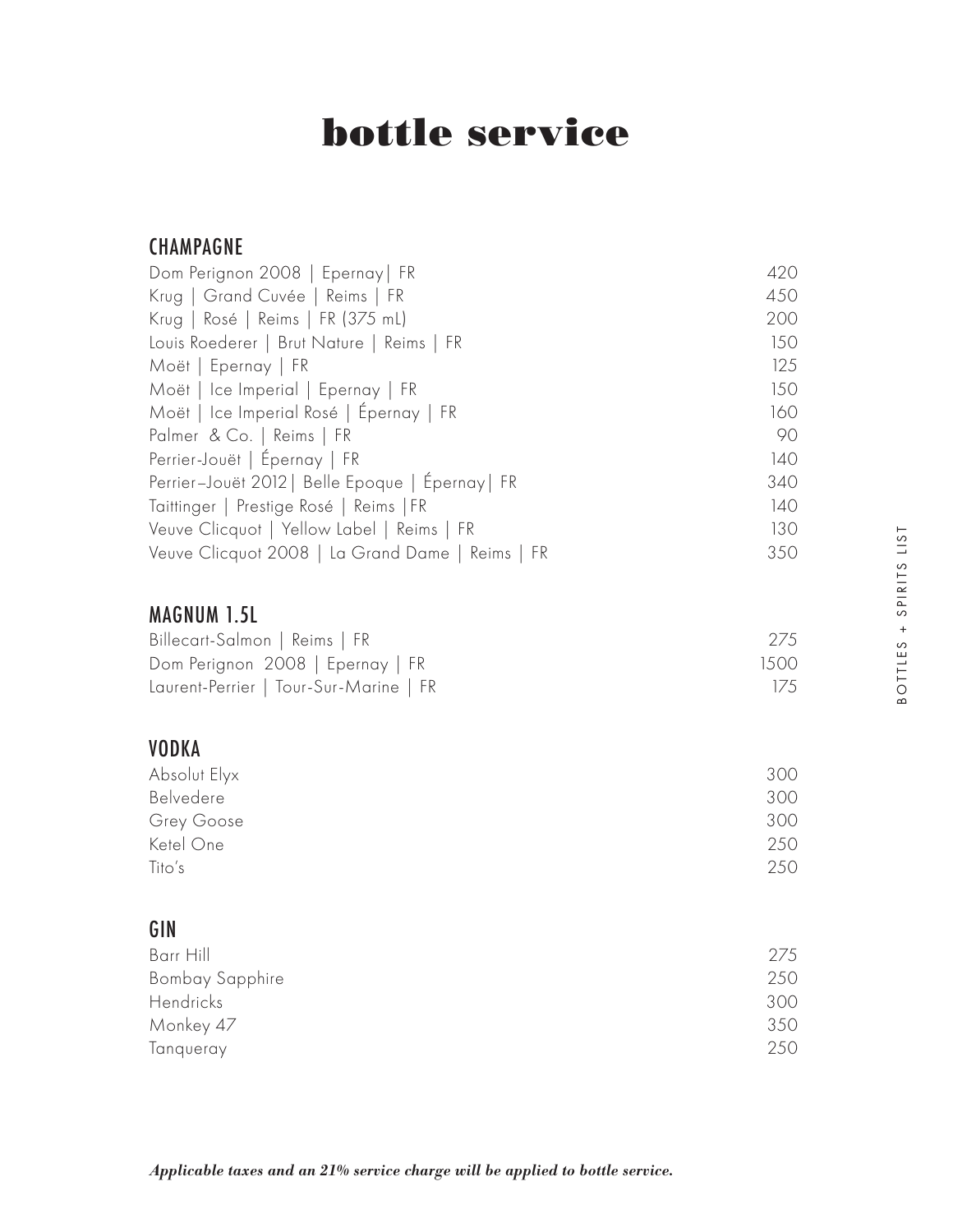# bottle service

#### TEQUILA

| Avion Silver                                | 300 |
|---------------------------------------------|-----|
| Avion Reposado                              | 350 |
| Avion Añejo                                 | 400 |
| Don Julio Silver                            | 300 |
| Don Julio Reposado                          | 350 |
| Don Julio Añejo                             | 400 |
| Don Julio 1942                              | 600 |
| Cincoro Blanco                              | 200 |
| Cincoro Repo                                | 300 |
| Cincoro Anejo                               | 400 |
| Patron Silver                               | 300 |
| Patron Reposado, "The Dalmar" Barrel Select | 350 |

#### BOURBON & RYE

| Angel's Envy           | 300 |
|------------------------|-----|
| <b>Bulleit Bourbon</b> | 250 |
| Elijah Craig           | 300 |
| Jack Daniels           | 250 |
| Maker's Mark           | 250 |
| Michter's Bourbon      | 325 |
| Whistlepig Rye         | 350 |
| Whistlepig Boss Hog    | 900 |

#### SCOTCH & IRISH

| Balvenie 14yr        | 350 |
|----------------------|-----|
| Jameson              | 300 |
| Johnnie Walker Black | 300 |
| Johnnie Walker Blue  | 750 |
| Laguvalin            | 400 |
| Macallan 12yr        | 400 |
| Macallan 18yr        | 900 |
| Red Breast 12yr      | 325 |